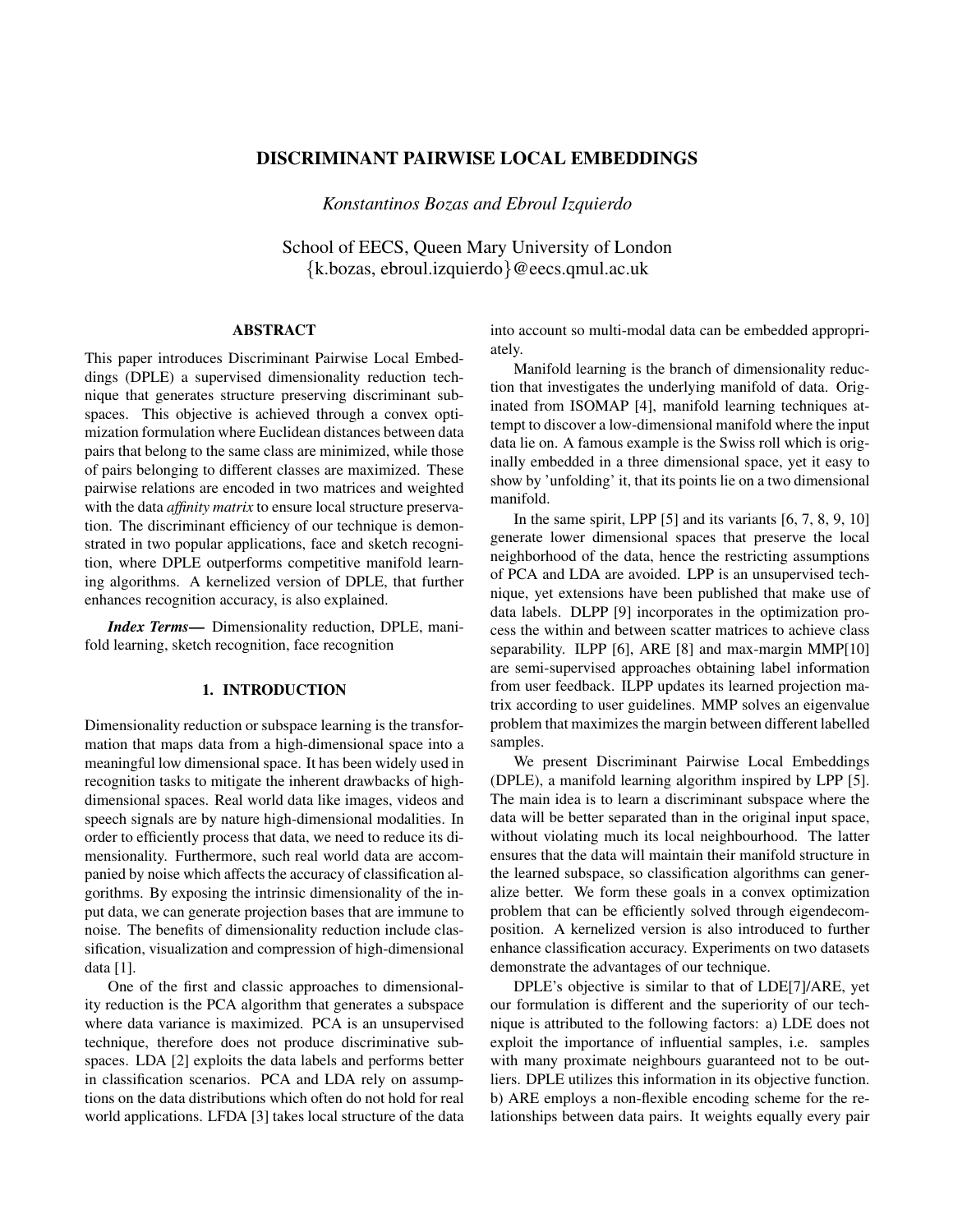and does not take into account the distances of samples in the original space. This approach fails to alleviate the influence of noisy data pairs that belong to the same class but they are far away in the feature space. DPLE handles this problem by weighting these relationships with the affinity matrix.

#### 2. DISCRIMINANT PAIRWISE LOCAL EMBEDDING

This section describes Discriminant Pairwise Local Embeddings (DPLE), a novel supervised dimensionality reduction technique and its kernelized variant via the *kernel trick* [11].

#### 2.1. Linear DPLE

Let  $n$  pairs of data samples and its associated labels  $(\mathbf{x}_i, y_i)$ ,  $i = \{1, 2, ..., n\}$ , where  $\mathbf{x}_i \in \mathbf{R}^d$  represents a data sample and  $y_i \in \{1, 2, ..., |C|\}$  is the label of the *i*-th sample. |C| is the total number of classes. Let  $X \in \mathbb{R}^{d \times n}$  be the matrix of all samples. The *i*-th column of **X** is  $x_i$ . Let  $z_i \in \mathbb{R}^p (1 \leq p \leq d)$  be an embedded sample and p the dimension of the embedding space. Since we investigate dimensionality reduction scenarios, we usually require  $p \ll d$ .

Linear dimensionality reduction is performed via the transformation matrix  $\mathbf{W} \in \mathbf{R}^{d \times p}$ :

$$
\mathbf{z}_i = \mathbf{W}^\top \mathbf{x}_i \tag{1}
$$

The structure information of the data set is represented in the *affinity matrix* A. The matrix A captures similarities between data pairs and is defined as:

$$
\mathbf{A}_{i,j} = \begin{cases} e^{-\|\mathbf{x}_i - \mathbf{x}_j\|^2/2\sigma^2}, & \text{if } \mathbf{x}_i \in \mathcal{N}_k(\mathbf{x}_j) \\ \text{or } \mathbf{x}_j \in \mathcal{N}_k(\mathbf{x}_i) \\ 0, & \text{otherwise} \end{cases}
$$
 (2)

where  $\mathcal{N}_k(\mathbf{x})$  represents the set of k-nearest neighbours of **x**. A simpler alternative to (2) is to set  $\mathbf{A}_{i,j} = 1$  if  $\mathbf{x}_i$  is a nearest neighbor of  $x_i$  or vice versa; otherwise  $A_{i,j} = 0$ . In both cases, a high value of  $A_{i,j}$  indicates that  $x_i$  and  $x_j$  lie close in the defined metric space and a low value that they lie apart.

Based on the label information, we define two pairwise relation matrices. The *same-label matrix*  $A^{(s)}$  representing all the sample pairs that share the same label and the *differentlabel matrix*  $\mathbf{A}^{(d)}$  representing all the sample pairs with different labels:

$$
\mathbf{A}_{i,j}^{(s)} = \begin{cases} \mathbf{A}_{i,j}, & \text{if } y_i = y_j \\ 0, & \text{otherwise} \end{cases}
$$
 (3)

$$
\mathbf{A}_{i,j}^{(d)} = \begin{cases} \mathbf{A}_{i,j}, & \text{if } y_i \neq y_j \\ 0, & \text{otherwise} \end{cases}
$$
 (4)

We observe from (3) and (4) that matrices  $\mathbf{A}^{(s)}$  and  $\mathbf{A}^{(d)}$  are weighted with the affinity matrix A. If we assign a constant value to similar and dissimilar pairs as in [8]; for instance if

 $\mathbf{A}_{i,j}^{(s)} = 1$  when  $y_i = y_j$  and  $\mathbf{A}_{i,j}^{(d)} = 1$  when  $y_i \neq y_j$ , then all the sample pairs will have equal weights resulting in loss of structure information. Instead, by employing the affinity matrix we assign an 'importance' value to each pair. Samples that lie close in the original input space are more significant and are imposed to lie close in the embedding space. On the other hand, pairs that are apart in the original space are either ignored or slightly contribute to the optimal solution. This idea is similar to the local variant of LDA [3], yet employed in a different learning framework.

We suggest the following optimization problem:

$$
\arg \max_{\mathbf{W}} \frac{1}{2} \sum_{i,j}^{n} \|\mathbf{W}^{\top} \mathbf{x}_{i} - \mathbf{W}^{\top} \mathbf{x}_{j}\|^{2} \left(\mathbf{A}_{i,j}^{(d)} - \gamma \mathbf{A}_{i,j}^{(s)}\right)
$$
  
subject to: 
$$
\mathbf{W}^{\top} \mathbf{X} \mathbf{D} \mathbf{X}^{\top} \mathbf{W} = \mathbf{I}
$$
 (5)

where  $D_{i,i} = \sum_{j=1}^{n} A_{i,j}$  is a diagonal matrix consisted of the row sums of  $\hat{A}$  and  $\gamma$  is a scalar to compensate for any imbalances occurred by different number of pair samples between  $\mathbf{A}^{(d)}$  and  $\mathbf{A}^{(s)}$ .

The above formulation minimizes the Euclidean distances between all sample pairs that belong to the same category through matrix  $\mathbf{A}^{(s)}$  and in the same time maximizes those between pairs belonging to different classes through matrix  $\mathbf{A}^{(d)}$ . We have previously seen that each pair relationship is weighted by the affinity matrix A, therefore the intrinsic structure of data is maintained. The constrain  $W^{\top}XDX^{\top}W = I$  is imposed to avoid the trivial solution  $W = 0$  and each entry  $D_{i,i}$  provides a measure of importance to the embedded sample  $\mathbf{z}_i = \mathbf{W}^\top \mathbf{x}_i$ .

The objective function in (5) can be rewritten as follows using linear algebra properties:

$$
\arg\max_{\mathbf{W}} J(\mathbf{W}) = \mathbf{W}^{\top} \mathbf{X} \left( \mathbf{L}^{(d)} - \gamma \mathbf{L}^{(s)} \right) \mathbf{X}^{\top} \mathbf{W}
$$
\n
$$
\text{subject to: } \mathbf{W}^{\top} \mathbf{X} \mathbf{D} \mathbf{X}^{\top} \mathbf{W} = \mathbf{I}
$$
\n
$$
(6)
$$

where  $\mathbf{L}^{(s)} = \mathbf{D}^{(s)} - \mathbf{A}^{(s)}$  and  $\mathbf{L}^{(d)} = \mathbf{D}^{(d)} - \mathbf{A}^{(d)}$  are the Laplacian matrices of  $A^{(s)}$  and  $A^{(d)}$  respectively.

We apply the Lagrange multipliers to the above problem and the set the derivative with respect to W to zero.

$$
\mathbf{X}\left[\mathbf{L}^{(d)} - \mathbf{L}^{(s)}\right] \mathbf{X}^{\top} \mathbf{w} = \bar{\lambda} \mathbf{X} \mathbf{D} \mathbf{X}^{\top} \mathbf{w} \tag{7}
$$

The result is a generalized eigenvalue problem and since  $\mathbf{L}^{(s)}$ ,  $\mathbf{L}^{(d)}$  and  $\mathbf{D}$  are symmetric semi-definite matrices all the eigenvalues are real positive numbers.

The optimal projection matrix  $\mathbf{W}_{DPLE}$  is given by:

$$
\mathbf{W}_{DPLE} = \left(\sqrt{\overline{\lambda}_1}\mathbf{w}_1 \mid \sqrt{\overline{\lambda}_2}\mathbf{w}_2 \mid \cdots \mid \sqrt{\overline{\lambda}_p}\mathbf{w}_p\right) \qquad (8)
$$

where  $\{w\}_{i=1}^p$  are the generalized eigenvectors associated with the *p* largest eigenvalues  $\bar{\lambda}_1 \geq \bar{\lambda}_2 \geq \cdots \geq \bar{\lambda}_p$  of (7).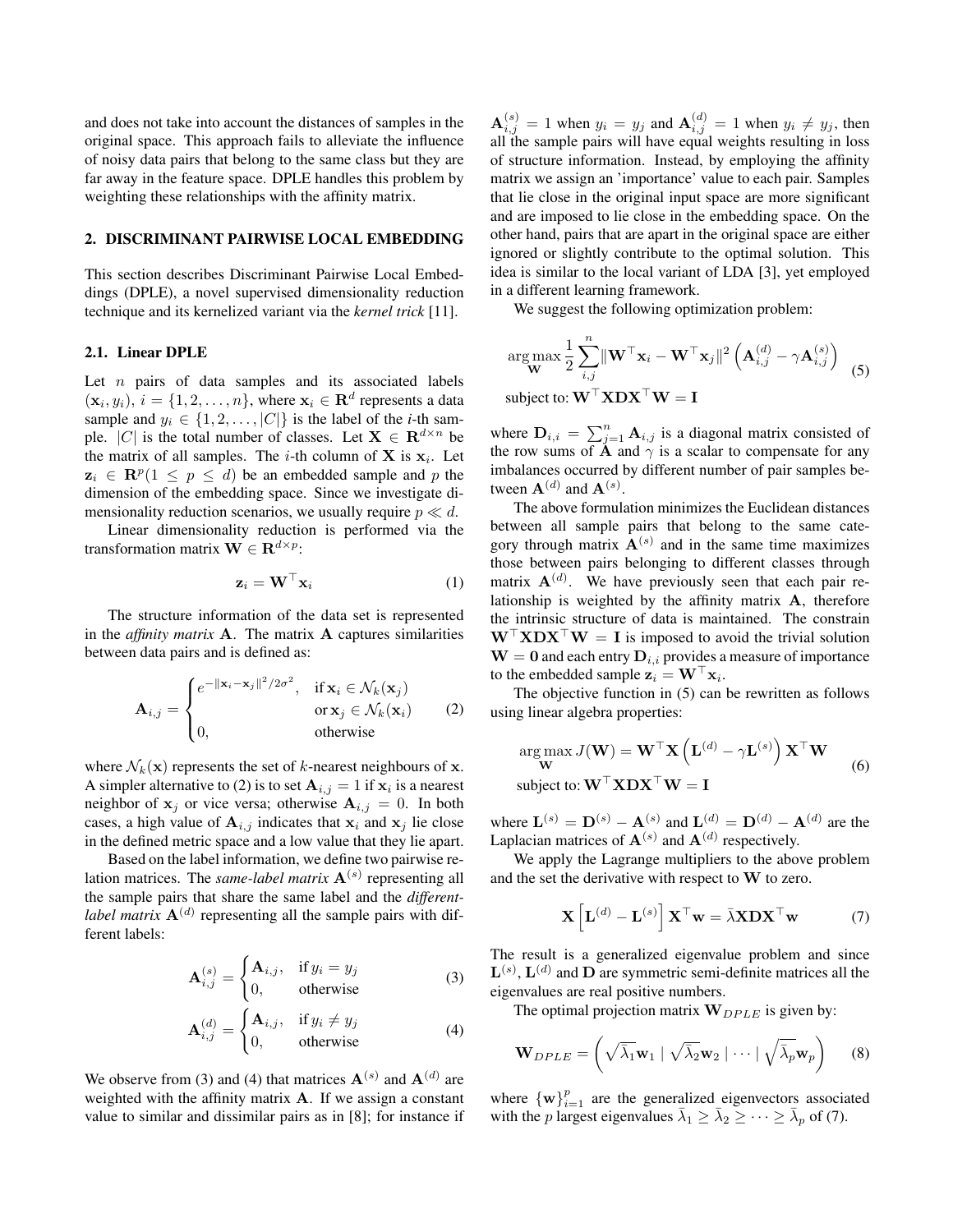Algorithm 1: DPLE embedding

**Data:**  $(x_i, y_i)$   $i \in \{1, 2, ..., n\}$ ,  $\gamma$ ,  $p$ **Result:** Projection matrix:  $W_{DPLE}$ 

- 1 Compute affinity matrix  $\bf{A}$  according to (2).
- 2 Compute matrices  $\mathbf{A}^{(s)}$  and  $\mathbf{A}^{(d)}$  from (3) and (4).
- 3 Solve the generalized eigenproblem of (7).
- 4 Form the columns of  $W_{DPLE}$  from the eigenvectors of (7) corresponding to the largest eigenvalues.

The steps of DPLE are summarized in Algorithm 1. DPLE exploits the labelled information encoded through the matrices  $\mathbf{A}^{(s)}$  and  $\mathbf{A}^{(d)}$  to generate discriminate projection bases without violating the intrinsic structure of the data. The latter is ensured by the leverage of the affinity matrix A which weights accordingly each sample pair. The embedded data lie on a discriminative semantic manifold which preserves local geometric relations. As a result classes become better separated in the learned subspace.

# 2.2. Kernel DPLE

In most real world applications, data in the original input space cannot be linearly separated, due to it is being generated from non-linear processes. In such cases, linear algorithms like DPLE fail to produce efficient embedding spaces. We show that by using the *kernel trick* [11], we can generate a non-linear map from the original high-dimensional feature space to a lower-dimensional manifold where non-linear data can be efficiently represented.

Let  $\phi : \mathbf{R}^d \to \mathcal{H}$  be a non-linear map function, mapping the Euclidean space  $\mathbf{R}^{d}$  to Hilbert space  $\mathcal{H}$ . In Hilbert space the eigenvector problem of (7) becomes:

$$
\phi\left(\mathbf{X}\right)\left[\mathbf{L}^{\left(d\right)}-\mathbf{L}^{\left(s\right)}\right]\phi\left(\mathbf{X}\right)^{\top}\mathbf{w}=\bar{\lambda}\phi\left(\mathbf{X}\right)\mathbf{D}\phi\left(\mathbf{X}\right)^{\top}\mathbf{w}\quad(9)
$$

There is no easy way to directly compute the mapping  $\phi(\mathbf{X})$ , yet we can employ inner products of mapped data to solve the problem. We define the inner products of the mapped data as:

$$
\mathbf{K}\left(\mathbf{x}_{i}, \mathbf{x}_{j}\right) = \phi\left(\mathbf{x}_{i}\right)^{\top} \phi\left(\mathbf{x}_{j}\right) \tag{10}
$$

The eigenvectors of (9) are linear combinations of  $\phi(\mathbf{x}_1), \phi(\mathbf{x}_2), \dots, \phi(\mathbf{x}_n)$ , hence we can write:

$$
\mathbf{w} = \sum_{i=1}^{n} \alpha_i \phi(\mathbf{x}_i) = \phi(\mathbf{X}) \alpha \qquad (11)
$$

where  $\alpha = [\alpha_1, \alpha_1, \dots, \alpha_n]^\top \in \mathbf{R}^n$ . Using (11) it is easy to obtain the *kernelized* eigenvalue problem:

$$
\mathbf{K}\left[\mathbf{L}^{(d)} - \mathbf{L}^{(s)}\right] \mathbf{K}\alpha = \bar{\lambda}\mathbf{K}\mathbf{D}\mathbf{K}\alpha \tag{12}
$$

As before, the optimal embedding is consisted from the  $p$ eigenvectors corresponding to largest eigenvalues of (12).

### 3. EXPERIMENTS AND RESULTS

In this section, the classification efficiency of DPLE is demonstrated. Our method is applied to two popular learning tasks, face recognition and sketch recognition, and compared against various well-known discriminant subspace learning algorithms.

#### 3.1. Datasets and experimental setup

The two datasets used in our evaluation are the ORL face database [12] and the sketch recognition database (SKETCH) of [13]. The ORL dataset includes 40 subjects with 10 grayscale images per subject. Following the preprocessing of [7], we resize each image to  $28 \times 23$  pixels and vectorize the outcome. We apply PCA to the image vectors and keep 98% of the information.

The SKETCH dataset of [13] encompasses 20,000 unique human drawn sketches evenly distributed over 250 object categories. Each image depicts a binary sketch of a single object. All sketches are rescaled to a fixed size and centred in the image canvas to accommodate scale and translation invariance. The human accuracy on the above database is 73% which highlights the challenge for machine classification. We observe *high inter-class* and *intra-class variability*. Some classes are easily recognized while others regularly misclassified to categories with similar visual appearance. Moreover, an object can be sketched quite differently by various individuals a fact that contributes to aforementioned intra-class variations. Each sketch is represented by an ensemble of local features that capture the main gradient orientations of a local sketch region. The data are publicly available from the authors' website and in this paper we use them as provided with no alternations.

We compare our method with the k-nn classifier in the original space denoted as (NN), the classic PCA and LDA algorithms and a collection of more sophisticated manifold learning techniques, namely LPP [5], LFDA [3] and LDE [7] along with kernelized versions for the last two. The recognition accuracy of the k-nn classifier in the learned subspace is reported. The parameters of each algorithm are empirically tuned for every dataset. In the kernelized version of the algorithms, we employ the rbf kernel with  $\sigma = 1$ . In the ORL database we perform 5-fold cross validation, whereas in SKETCH dataset we follow the protocol of [13] and perform 3-fold cross-validation with stratified sampling.

# 3.2. Results

The evaluation results are illustrated in Table 1. NN accuracy indicates that AT&T dataset is easy. We observe that the discriminant manifold learning algorithms perform better than PCA, LDA and the unsupervised LPP. DPLE and KD-PLE achieves the highest recognition rates in this dataset.